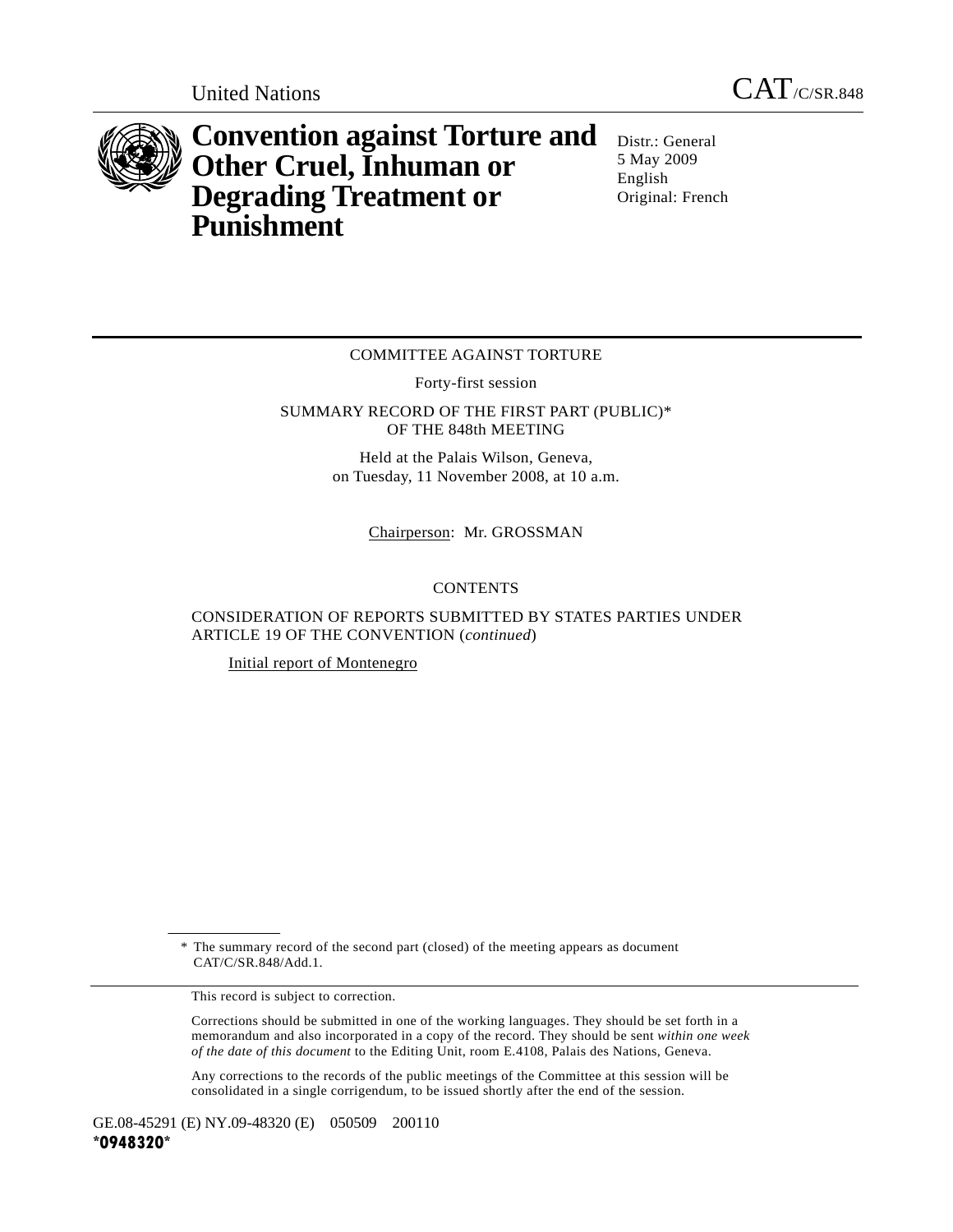## *The meeting was called to order at 10 a.m.*

## CONSIDERATION OF REPORTS SUBMITTED BY STATES PARTIES UNDER ARTICLE 19 OF THE CONVENTION (agenda item 5) (*continued*)

Initial report of Montenegro (CAT/C/MNE/1; CAT/C/MNE/Q/1; CAT/C/MNE/Q/1/Add.1)

1. *At the invitation of the Chairperson, Mr. Radovic, Mr. Vukanic, Mr. Mihaljevic, Mr. Krsmanovic, Mr. Djonaj, Ms. Kotlica, Ms. Cerovic, Ms. Jovovic et Ms. Boskovic (Montenegro) took places at the Committee table.* 

2. Mr. RADOVIC (Montenegro) said that his delegation welcomed its first meeting with the Committee against Torture and would do it utmost to assist the Committee, by way of an open and constructive dialogue, in understanding the actual human rights situation in Montenegro. The report submitted to the Committee was in fact the part on Montenegro contained in the initial report of the former Serbia and Montenegro. All of the relevant authorities had nonetheless participated in its preparation.

3. After acquiring independence in June 2006, Montenegro had become a party to the Convention on 23 October 2006, as successor to the Socialist Federal Republic of Yugoslavia, which had ratified it on 10 September 1991. The new Constitution adopted on 19 October 2007 was founded on respect for and protection of human rights and freedoms, as well as on other principles enshrined in the instruments of the United Nations, the Council of Europe and the Organization for Security and Co-operation in Europe (OSCE), inter alia. It thus strengthened protection against torture and other cruel, inhuman or degrading treatment or punishment. Some of its provisions were moreover specifically directed at respect for human dignity in matters of biology and medicine, security of person and the inviolability of physical and mental integrity. The Convention clearly provided that no one could be subjected to torture or to other inhuman or degrading punishment or treatment or be held in slavery or servitude. It prohibited all forms of violence or inhuman or degrading treatment against persons deprived of liberty, as well as the extraction of confessions. Lastly, the rights to life, dignity and legal aid were included among the rights that could not be restricted in any circumstances, however exceptional.

4. Montenegro had also amended its legislation to cover all important aspects of the prevention of torture. The Criminal Code of 2003 punished torture and violence as specific offences in the category of abuses of the rights and freedoms of citizens. In 2005, the acts constituting those criminal offences had been broadened and clarified and the applicable punishments increased; torture was now punished with imprisonment of six months to five years, or of one to eight years if committed during the course of official duties, whereas previously the maximum penalty had been three years. Violence was punishable with imprisonment of between three months and three years. Certain forms of torture and violence were also included in the category of crimes against humanity or other offences provided for under international law. The current Code of Criminal Procedure prohibited the use of force against a person deprived of liberty and the extortion of confessions or statements from an accused person or anyone else involved in the proceedings. It also provided that no court decision could be based on confessions extracted by force, torture or inhuman treatment, nor on other evidence that, by virtue of its nature or the manner in which it had been obtained, violated national and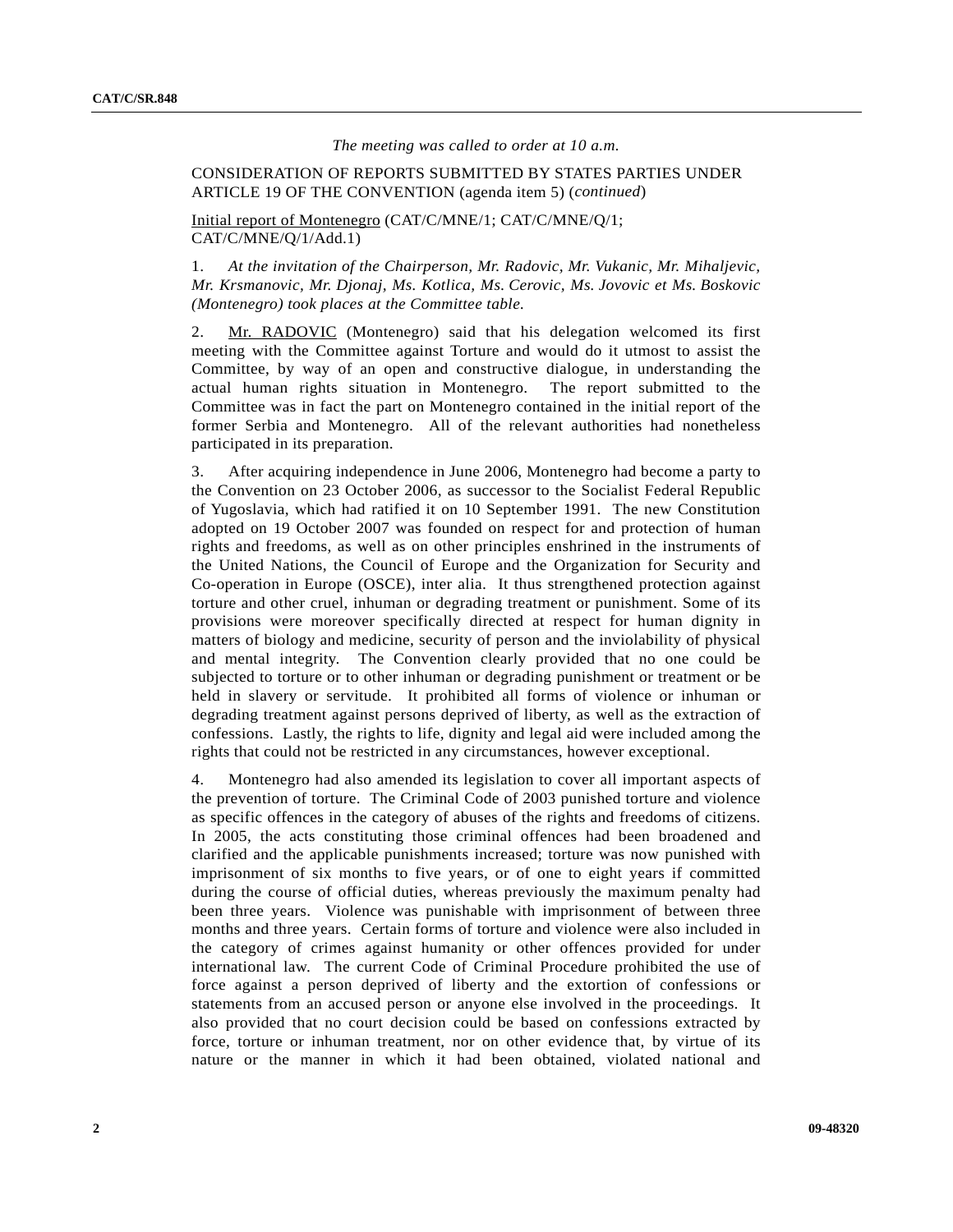international standards. The draft Montenegrin code of criminal procedure, which was in the process of elaboration, would include those prohibitions and further expand the role of the prosecutor, who would in particular be assigned the function of investigation, previously vested in the courts, in order to improve the conduct of investigations into cases of violence and torture.

5. Other laws adopted between 2003 and 2005 also contained provisions to prevent and combat torture and ill-treatment, such as the Criminal Code Amendment Act, the Ombudsman Act, the Mentally Disordered Patients Act, which protected the rights of such patients, and the Police Act. Moreover, in the knowledge that effective action against torture included preventive measures as well as punishment, Montenegro had been careful to establish mechanisms for monitoring the treatment of detainees. It was also aware of the need to sensitize all public officials on the subject of human rights. Professional training for those personnel categories had therefore been compulsory since 2005.

6. Reform of the various components of the State system was achieved through strategic planning. The 2007-2012 legal reform strategy, for instance, set specific objectives for improving the prison system, particularly in the areas of monitoring the enforcement of sentences, testing, parole, segregation of certain categories of prisoner, improvement of prison conditions and treatment of detainees, strengthening of security, and ongoing professional training for prison personnel. The strategy was designed to enhance the independence and effectiveness of justice. Other strategies were dedicated to the field of mental health, social welfare, protection of children and disabled persons, minorities and the social integration of marginalized groups, such as the Roma.

7. In 2004, when Montenegro was still part of Serbia and Montenegro, the Committee for the Prevention of Torture (CPT) of the Council of Europe had made a field visit to the country, following which it had, in agreement with the country authorities, published a report and made recommendations. Mindful of fulfilling its international obligations, Montenegro had promptly adopted concrete measures as follow-up to those recommendations, an approach commended by the CPT First Vice-President, Ms. Kicker, following the first periodic visit of CPT to post-independent Montenegro in September 2008. New recommendations had been made on the conclusion of that visit and the Government had consequently decided to create an intersectoral working group responsible for their implementation within the set time periods. The working group was specifically tasked with identifying activities to be carried out by the various authorities and elaborating a plan of action for the prevention of torture.

8. Montenegro was committed to fulfilling its obligations under the Convention, in particular that of taking legislative, administrative, judicial and other measures to prevent acts of torture in any territory under its jurisdiction. Consequently, a project aimed at strengthening protection against torture for detainees, carried out jointly by the OSCE Mission to Montenegro and the law enforcement authorities, had culminated in the elaboration of a bill on ratification of the Optional Protocol to the Convention against Torture. Already approved by the Government, the bill was to be adopted by the Parliament before the end of 2008. As soon as it was adopted, Montenegro would establish the national preventive mechanism required under that instrument. The intention was to confer that function on the Ombudsman, subject to the necessary legislative amendments. Furthermore, pursuant to the Stabilization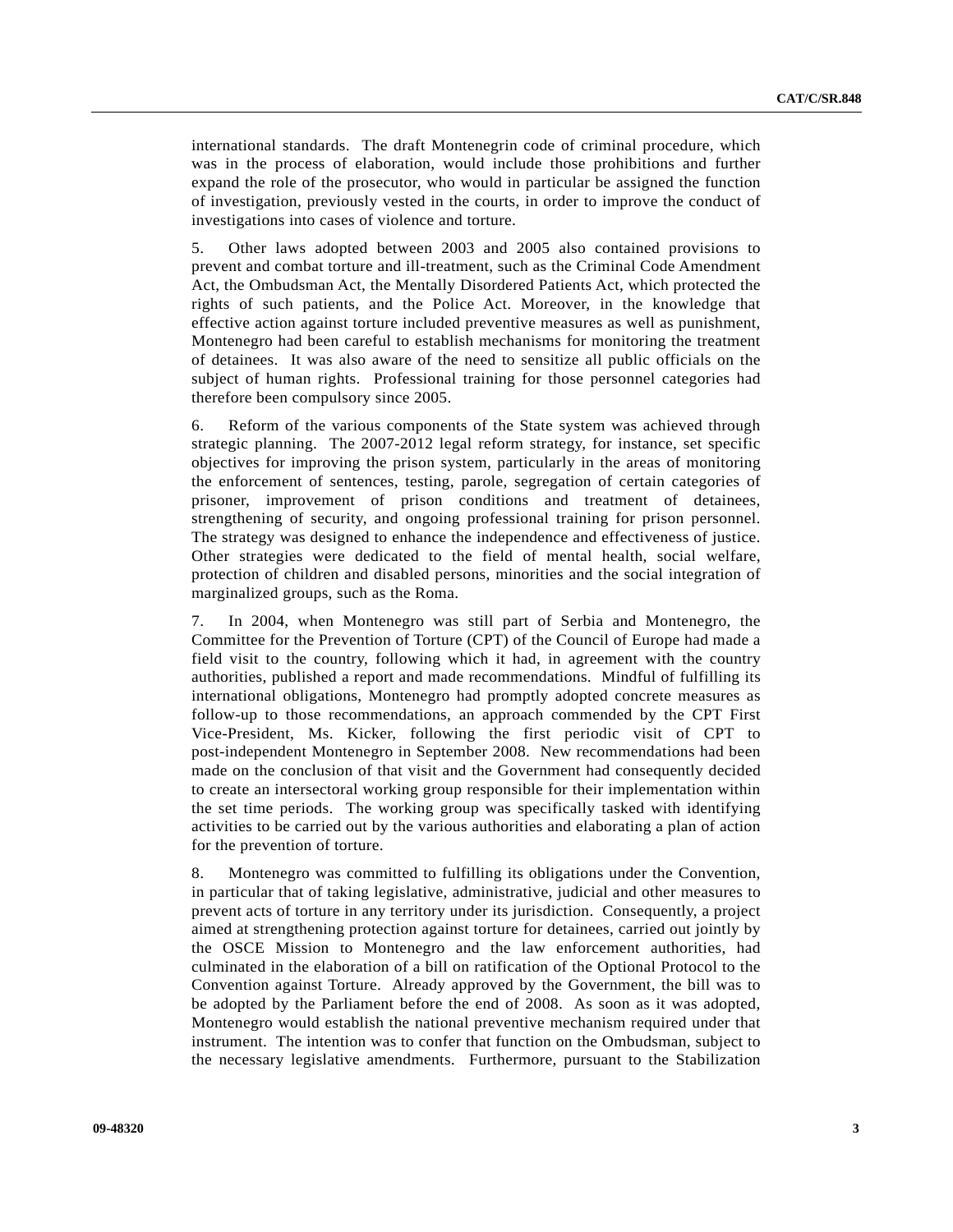and Association Agreement, the Government had undertaken the progressive harmonization of its laws with those of the European Union, meaning in particular that international instruments ratified by Montenegro would be incorporated into domestic law and could be directly invoked before the national courts. accordance with the Constitution of 2007, in the event of contradiction, international provisions took precedence over those in the domestic legislation.

9. Since independence, Montenegro had adopted a wide assortment of measures to strengthen protection against torture. The new Constitution had depoliticized the judiciary, the police and the authorities responsible for combating torture. It had also introduced the institution of the ombudsman. In addition, the Constitutional Court was now able to give decisions in final appeals on violations of rights or freedoms enshrined in the Constitution. A definition of torture consistent with international standards had been included in the Criminal Code and, under the Code of Criminal Procedure, State organs were required to report any cases involving acts of torture. The range of alternative punishments to imprisonment had been extended. New laws had been adopted to prevent torture, such as the International Judicial Assistance Act, which prohibited the extradition of a person to a country where he or she was in danger of being tortured, the Police Act, pursuant to which the monitoring of police was threefold (internal, parliamentary and by the people), and the Mentally Disordered Patients Act, which guaranteed specialist treatment for such patients. Measures had also been taken to guarantee respect for the rights of convicted persons.

10. Other new laws were worthy of mention, including the Public Servants Act, the Judicial Personnel Act and the Code of Civil Procedure, the provisions of which could be invoked by victims of torture in order to obtain compensation. A bill on domestic violence and another on access of suspects to free legal assistance were currently being drafted. The Parliament had also established a commission responsible for security policies and a council composed of civil-society representatives, which was tasked with monitoring police activities. The Montenegrin Government enjoyed an excellent relationship with NGOs and sought increasingly to involve them in its work.

11. A plan for reform of the judicial system aimed at strengthening the independence and autonomy of the judiciary was being implemented. In recent years, moreover, prison capacity had increased substantially and no complaints of torture had been lodged by any detainee serving sentence in a prison institution. Lastly, pending establishment of the national preventive mechanism already mentioned, the priority of Montenegrin courts was to consider all cases of torture still outstanding.

12. Mr. MARIÑO MENÉNDEZ (Country Rapporteur), recalling that the State party had gained independence in 2006 and become a Member of the United Nations that same year, welcomed the fact that, as successor State, Montenegro continued to be a party to a wide range of international human rights instruments to which the former State union of Serbia and Montenegro had acceded. He also welcomed the amendments made to its domestic laws in order to adapt them to the country's new situation, endowing itself with a proper Constitution in 2006 and in particular adopting various laws relating to non-nationals, including the Asylum Act, which had entered into force in January 2007, the Nationality Act and the Aliens' Labour Act, both dated 2008. Various bills were being prepared, including a bill that would prohibit the expulsion of a person to a State where he was at risk of torture. In that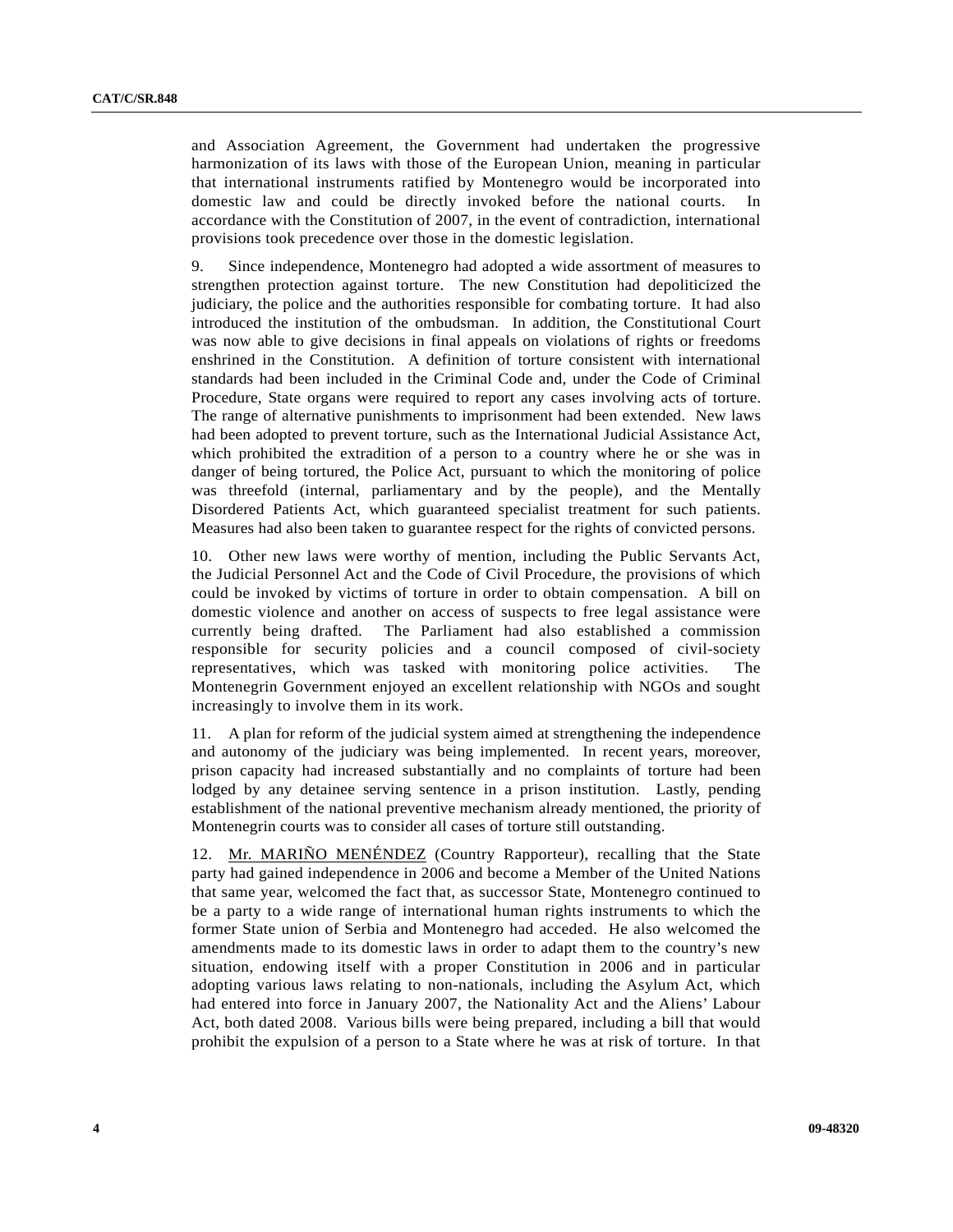regard, the delegation might explain whether that bill would constitute a supplement to the Asylum Act or stand as a law in its own right.

13. Concerning the international instruments ratified by the State party, he noted that Montenegro had acceded to the Rome Statute of the International Criminal Court, to the European Convention on Human Rights, with retroactive effect, to the Framework Convention for the Protection of National Minorities and to the European Convention for the Prevention of Torture and Inhuman or Degrading Treatment or Punishment. Lastly, he welcomed the submission of the initial report and written replies, as well as the substantial amount of additional information provided orally by the delegation.

14. With regard to article 1 of the Convention, he said that one of the elements in the definition of torture set forth in that article, namely the consent or acquiescence of a public official, was not mentioned in the definition appearing in article 167 of the Criminal Code. Also noting that mental torture was not explicitly mentioned in the Code, he wished to know whether that type of torture was nonetheless implicitly covered by that definition. Furthermore, given that in the event of conflict between an international instrument to which Montenegro was a party and domestic law, the former took precedence in accordance with article 9 of the Constitution, he asked whether Montenegrin courts could directly apply the provisions of article 1 of the Convention in order to make up for the disparities in article 167 of the Criminal Code.

15. Concerning articles 2 and 4 of the Convention, he questioned the fact that the Constitution did not explicitly guarantee the principle of *habeas corpus*. He also wished to know whether domestic law protected the right of any suspect arrested by the police to have access to a doctor of his choosing and whether there were any forensic institutes independent of the executive. Although access to a lawyer was guaranteed by law, it appeared in practice that suspects were not able to talk privately with counsel from the time when first placed in police custody. The delegation should clarify whether the new Code of Criminal Procedure contained provisions under which persons deprived of liberty had the right to talk in private with their lawyer by explaining whether that right was in some cases subject to restrictions, whether standards for the conduct of police interrogations had been adopted and whether State security organs had the right to interrogate suspects before they appeared before a judge.

16. The Committee would like to know how the role of the prosecutor was defined in the new State Prosecutor Act adopted in June 2008, whether he alone was authorized to issue arrest warrants and order the pretrial detention of a suspect and what his relationship was with the judge tasked with following up the situation of suspects held in pretrial detention. The delegation had indicated that the Montenegrin Government had a good relationship with local non-governmental organizations (NGOs), several of which were active in the field of human rights. It was therefore surprising that no Montenegrin civil-society organization had followed the usual practice of coming to Geneva to meet privately with the Committee before it considered the State party's report. Explanations on that score would therefore be welcome.

17. He also wished to know whether any complaints of forced displacement lodged by the Roma yet been referred to the Montenegrin courts and, if so, what follow-up there had been and what measures had been taken to protect the persons concerned. He cited the case of *Hajrizi Dzemajl et al* v. *Serbia and Montenegro*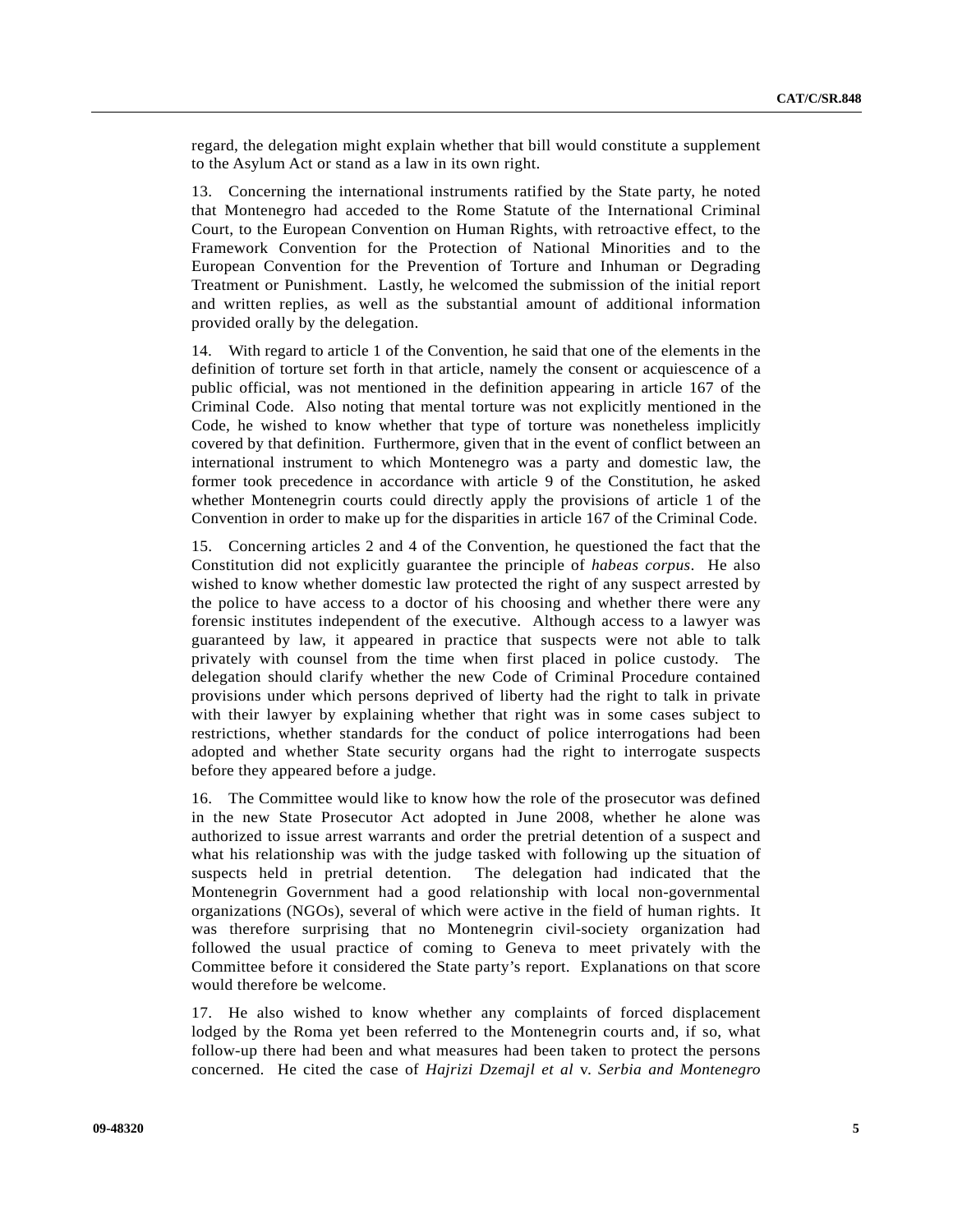(A/58/44), a communication considered by the Committee in 2002 with regard to which it had concluded that the expulsion and forced displacement of the complainants, a group of Roma, constituted a violation of article 16 of the Convention. Further recalling that the Roma were particularly vulnerable to that type of violation, he wished to know what policies the Montenegrin Government had put in place to protect the rights of that population group. Concerning the strengthening of the independence of the judiciary, he would like to know whether judges were appointed for life, whether they were protected against external pressure and whether they were able to carry out their work independently when examining a case of torture in which charges were made against a State official.

18. The new Asylum Act did not explicitly guarantee the principle of nonrefoulement enshrined in article 3 of the Convention. It would therefore be helpful if the delegation could comment on allegations that a group of persons from Kosovo, probably Roma, were likely to be returned there at any moment. In addition, the status of certain categories of displaced persons, including Bosnians and Croatians, was ill defined; they were not listed with the civil registries and had difficulties in obtaining official recognition of their nationalities. Details would be welcome concerning the effectiveness of measures taken in the State party to strengthen the protection of displaced persons and the possibilities of naturalization open to them. Lastly, it would be useful to know whether Montenegro had concluded an agreement with Serbia on the return of persons of or presumed to be of Serbian origin.

19. With regard to articles 6, 7 and 8 of the Convention, he wished to know whether the State party's courts were competent to try a person suspected of having committed acts of torture abroad if that person was in Montenegrin territory and the Montenegrin authorities did not extradite him to the country concerned. He noted that Montenegro was still bound by a bilateral agreement concluded in 2007 with the United States, pursuant to which it was under obligation not to surrender to the International Criminal Tribunal for the Former Yugoslavia (ICTY) any suspect of United States nationality who was in Montenegrin territory. Did the State party intend to continue applying that agreement or to terminate it, bearing in mind that the European Union strongly disapproved of such agreements, which considerably restricted ICTY's flexibility.

20. Concerning the problem of the impunity of perpetrators of acts of torture, he noted that in February 2006, six former members of the police force had been accused of being responsible for the disappearance in 1992 of 83 Muslim civilians from Bosnia and that, according to certain sources, no progress had been made in the investigation into the matter. He would therefore like to have information on the status of its progress. He would additionally like to know the outcome of the investigation into the case of 17 Albanians, including 3 who were United States nationals, who had been arrested in Podgorica as part of an anti-terrorist operation dubbed the "Eagle's Flight" and placed in a pretrial detention centre where they had been tortured by police officers. Information would also be welcome on the progress achieved in the investigation opened following the assassination in 2004 of the editor-in-chief of an opposition newspaper, Dusko Jovanovic. In general, it would be interesting to know how cases of disappearance dating back to before the proclamation of Montenegro's independence were handled.

21. Lastly, it was stated in the written replies that the State party had decided to confer upon the Ombudsman the role of national preventive mechanism. He therefore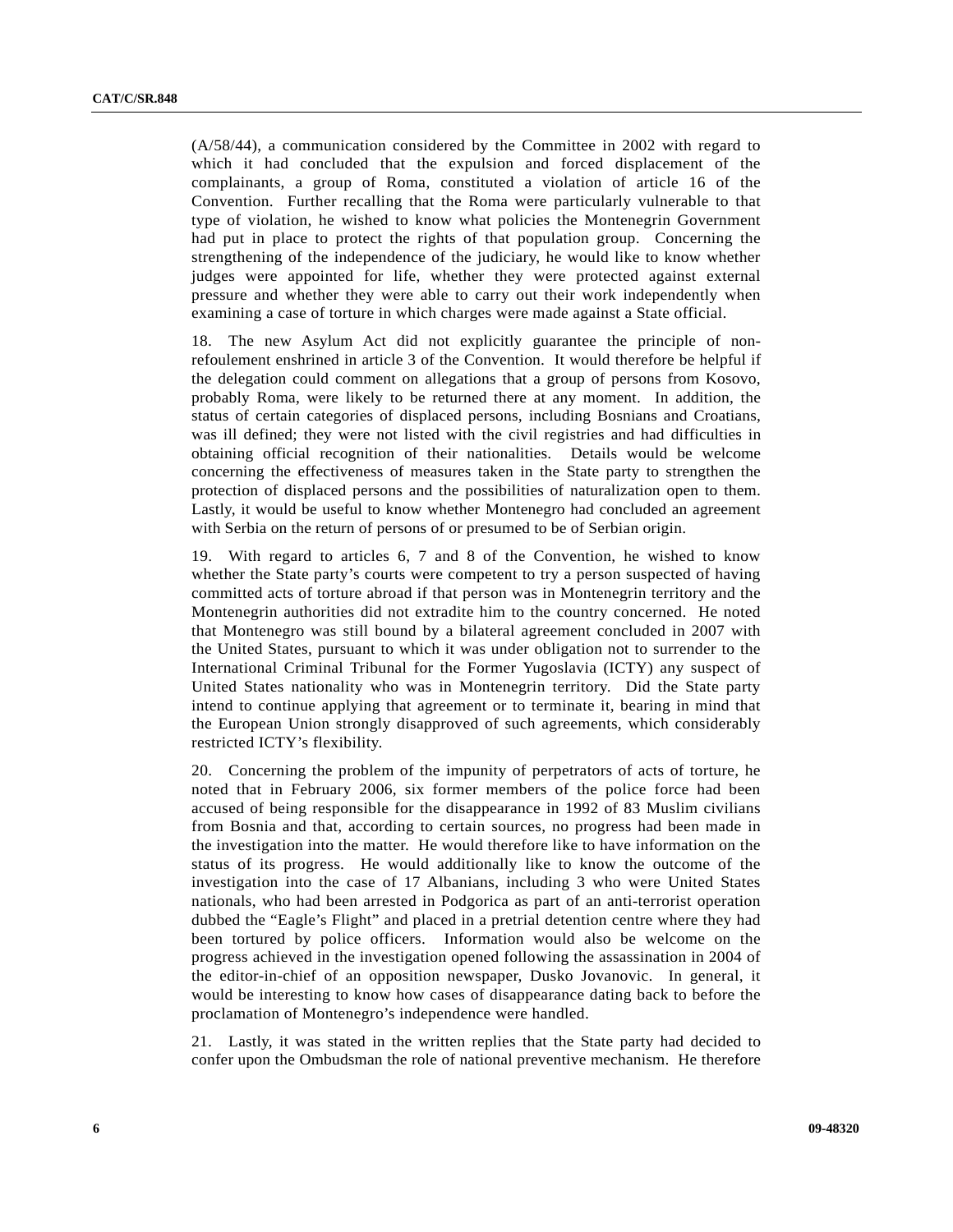he wished to know whether measures had been taken to strengthen the independence of the Ombudsman and in particular whether he had been provided with the budgetary resources and personnel needed to fulfil his tasks, especially visits to places of detention, and whether his conclusions and reports could be made public.

22. Ms. KLEOPAS (Alternate Country Rapporteur) welcomed the legislative measures taken by Montenegro, in particular the ratification of the Optional Protocol to the Convention and the adoption of the Domestic Violence Act. She equally welcomed the implementation of a strategy for strengthening justice, the weakness of which had in the past constituted a substantial problem for the country and prevented it from effectively stamping out torture. With regard to article 10 of the Convention, it was very encouraging that the State was organizing workshops and providing training. She wished to know whether, in addition to judges and prosecutors, such training was provided for all of the personnel categories listed in article 10 of the Convention, and at every level, and whether it also covered interrogation rules, instructions, methods and practices, the detection of signs of torture or ill-treatment, the reporting of cases of torture, and the treatment of detainees who were vulnerable owing to their age, sex or a disability and of other persons who were likely to be victims of discrimination. It would also be useful to know whether that training was systematically provided on a regular basis, whether there were any training programmes for medical personnel responsible for identifying and attesting to cases of torture and for helping victims to readjust, and whether a procedure for assessing the effectiveness of such training had been established.

23. Concerning the situation of the mentally disordered, the measures taken by Montenegro, in particular the enactment of the Mentally Ill Patients Act and the establishment of a complaints procedure, were extremely positive. There appeared to be a gap, however, between the provisions of the law and their actual implementation, a question that had also been broached by Mr. Hammarberg, Council of Europe Commissioner for Human Rights, who had been to Montenegro in June 2006. He had visited the only psychiatric hospital in Montenegro, Dobrota hospital, and stated in his report that some of the CPT recommendations had not yet been put into effect, in particular the installation of heating systems in the rooms of some patients and of alarms for ward personnel. He had also noted that there was apparently no general policy on restrictions and that patients had very little contact with their families. One patient who had been in the hospital since 1953 had never been visited by his family. In another case, a young 16-year-old girl with a mild disability had, at the time of Mr. Hammarberg's visit, been in the closed women's ward: the social services had apparently returned her file without having found a satisfactory solution and, as a last resort, the authorities had sent her to Dobrota, which her condition did not warrant. Her case underscored the urgent need for the Government to elaborate a new social policy guaranteeing the provision of care appropriate to each case. The delegation was asked to comment on Mr. Hammarberg's observations.

24. All detainees must receive timely and adequate health care, including mental health care; in that regard, the delegation should state whether detention centres had a resident doctor or a doctor who was close enough for a rapid response in cases of emergency. CPT had also been concerned that persons held in police custody generally received nothing to eat, primarily owing to lack of budget allocations, unless a family member or friend brought them food. She had noted that those persons were now assured of meals but wished to know how the meals service was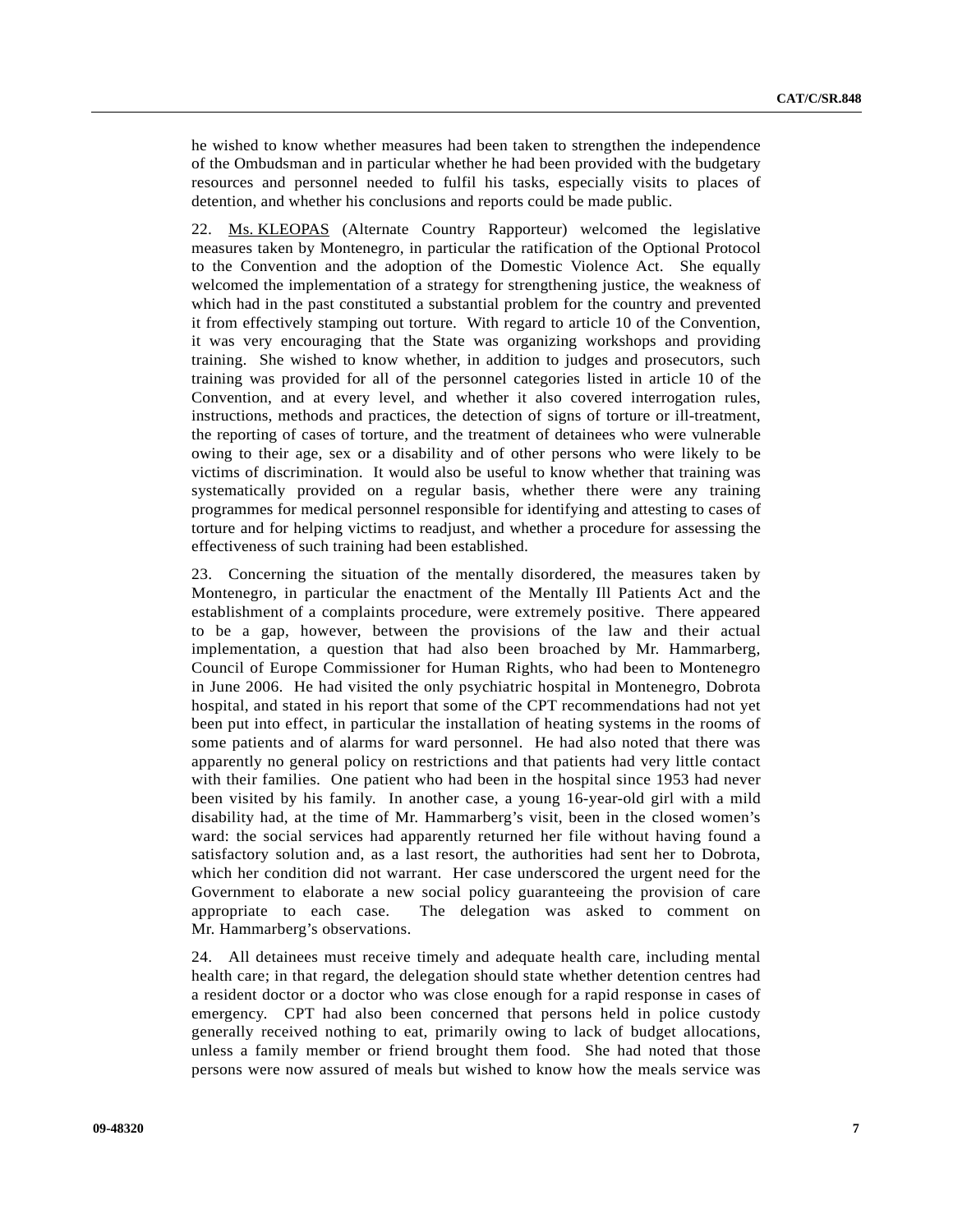provided and whether it was free. Also noting that the prison population was increasing, she requested information on the measures taken to remedy the problem of prison overcrowding and to separate minors from adults, convicted persons from persons awaiting trial and women from men. It transpired from Mr. Hammarberg's report that conditions had been considerably improved in the Montenegrin prison system some years earlier and that they had been brought into line with European standards. Some problems relating to the infrastructure and material conditions in certain institutions and sectors persisted, in particular overcrowding in pretrial detention centres, the lack of hygiene products and the difficulty of organizing regular family visits. Mr. Hammarberg moreover indicated that detainees complained of the lack of opportunity for outdoor exercise. The establishment of the post of an ombudsman charged with monitoring the situation in detention centres and examining detainees' complaints constituted significant progress in that regard. Nevertheless, it was apparently another area in which there was a disparity between law and practice, Mr. Hammarberg having noted in his report that the Ombudsman did not visit prisons on a routine basis but only at the request of detainees.

25. With regard to articles 12 and 13 of the Convention, the Committee believed that it was vital to proceed to a prompt investigation of a case of torture in order to ensure the victim would cease to be subjected to torture or ill-treatment and that physical signs of torture did not disappear before they were placed on record. It should be recalled that, pursuant to article 12 of the Convention, such investigations must be carried out, even in the absence of any complaint about the act of torture. In that regard, the Committee believed that information provided by NGOs could provide cause for an investigation. In the case of Montenegro, it was regularly alleged that the police committed abuses when making arrests and that such abuses were not investigated. The organization Youth Initiative for Human Rights, for example, had listed 23 cases of that nature during September and October 2008 alone. For his part, Mr. Hammarberg had stated in his report that a climate of impunity continued to surround a number of controversial cases involving assassination, war crimes, police blunders and the harassment of and threats against human rights defenders and other representatives of civil society. In particular, he had stressed that the authorities had either not investigated or prosecuted or had not promptly and effectively tried some of the most shocking cases, such as the assassination of Dusko Jovanovic, former editor-in-chief of the daily newspaper *Dan*, the harassment of writer Jevrem Brkovic and the assassination of his bodyguard, repeated death threats against the human rights defender Aleksandar Zekovic, the serious threats against Mr. Mitrovic, president of an NGO, the case of the former employee of the Ministry of the Interior Suad Muratbasic, and the fire at a Roma camp at Danilovgrad in 1995. The delegation was asked to comment on those matters.

26. Turning to the question of impunity and referring to the pending war crime cases on which information had been provided by the State party, she emphasized that most of the crime incidents dated back to the 1990s but that little progress had been made nonetheless. Concerning the case of the 83 Bosnian Muslim refugees arrested by the police on Montenegrin territory and forcibly returned to Bosnia-Herzegovina, despite the accumulation of irrefutable evidence, only five junior police officers had been investigated, no charges had been laid against those who had actually taken the decisions and the five suspects had still not been indicted. Other war crime cases that had had a wide impact - the military attacks on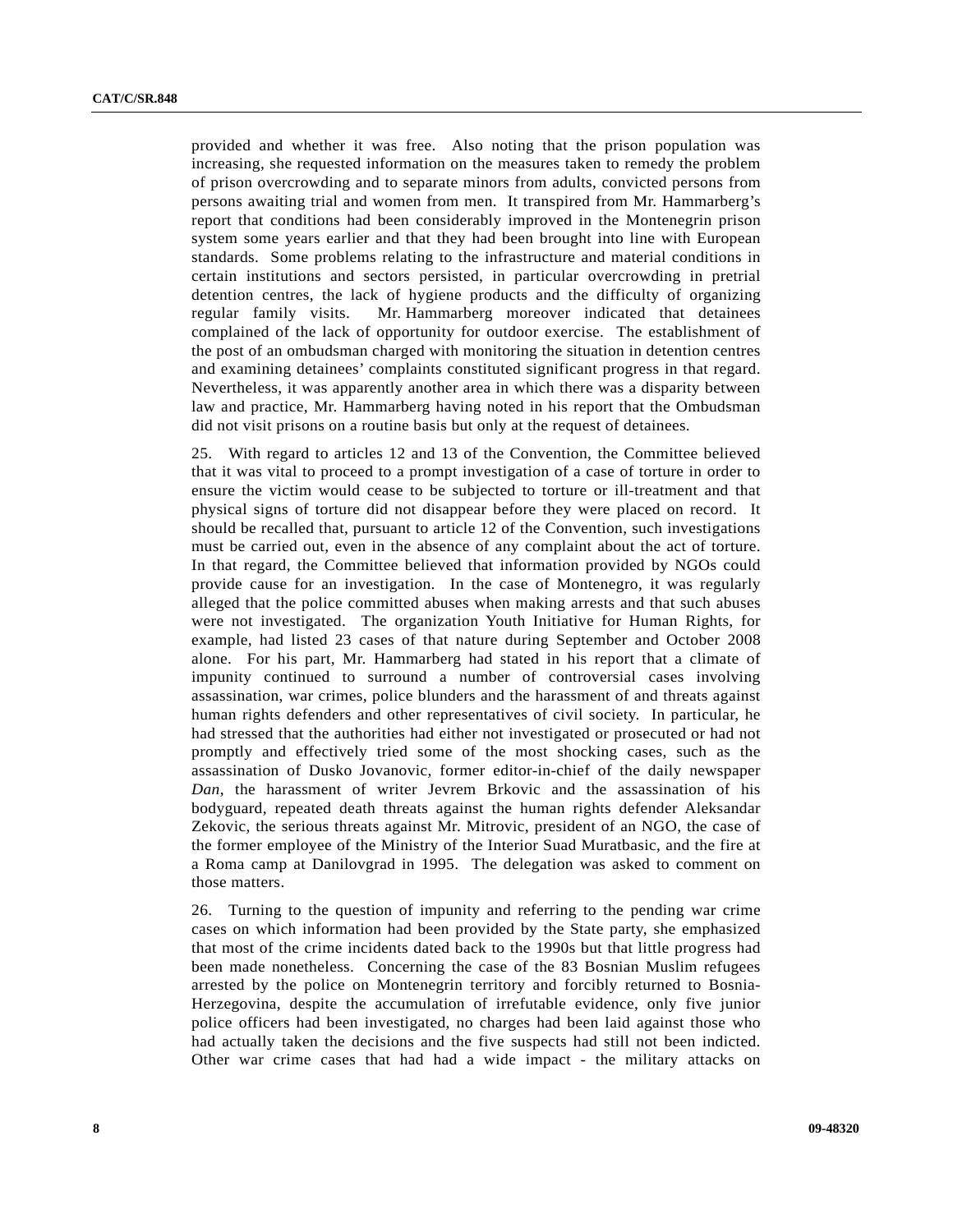Dubrovnik, the ill-treatment and acts of torture inflicted on civilians and war prisoners in Morinj camp, the ethnic cleansing of Muslims in the village of Bukovica and the execution of Albanian refugees from Kosovo by the Yugoslav army during the Kosovo conflict - had not been followed up or remained at the investigation stage. Decisions concerning the possibility of bringing prosecutions for those crimes and how to achieve that were long overdue. The strategy adopted by Montenegro for strengthening the independence of the judiciary and expediting proceedings raised the hope that the problem of impunity could be resolved and outstanding cases dealt with. Furthermore, with reference to the activities of the Working Group on Enforced or Involuntary Disappearances, she would like to know what the Montenegrin Government's replies were concerning the 15 unresolved cases of enforced disappearance that had been drawn to its attention.

27. With regard to the implementation of article 13 of the Convention, she was not certain that the State party guaranteed to all torture victims the right to lodge a complaint with an independent mechanism. Indeed, it was her understanding that the Ombudsman was not competent to conduct investigations and bring prosecutions. It was stated in Mr. Hammarberg's report that because torture victims had no access to their medical files, or had access only on the authorization of the investigating judge, they were unable to substantiate their complaints. The right of access by all persons - including those in detention or hospital - to their medical records was fundamental. Furthermore, complaints against the police were made to the Ministry of the Interior, which could not be categorized as an independent organ. Lastly, it would be useful to have a progress report concerning the bill on the protection of victims referred to in the State party's report.

28. It was regrettable that the State party had provided no statistical data on compensation paid to victims of torture or ill-treatment. It was furthermore clear from the report that the State did not compensate victims for such acts. When compensation was awarded to a victim of acts of torture and their perpetrator was not in a position to pay it, the victim was deprived of that compensation. The obligation to pay compensation to victims and provide them with the resources needed for their rehabilitation, however, lay with the State party and not with the perpetrator of the crime.

29. With regard to the implementation of article 15 of the Convention, the Montenegro Code of Criminal Procedure provided that a court decision could not be based on confessions or any other statement obtained through torture. In the Committee's view, a judge should not even be informed of such confessions. Concerning the protection of minorities, she welcomed the provisions of the new Constitution prohibiting discrimination on any basis, as well as the positive actions undertaken, and would like to know what stage had been reached in the process of enacting the law on non-discrimination. Despite such progress, it appeared that minorities, in particular the Roma, were still victims of discrimination. In that regard, she referred to Mr. Hammarberg's report, which highlighted the extremely difficult situation of the Roma.

30. The data provided by Montenegro on human trafficking related only to 2002 and it was therefore impossible to determine whether the number of cases of trafficking was rising or falling. She believed, however, that it was a growing phenomenon, in which regard she recalled that the Committee against Torture, in common with CPT and various other organs, had recommended to the State party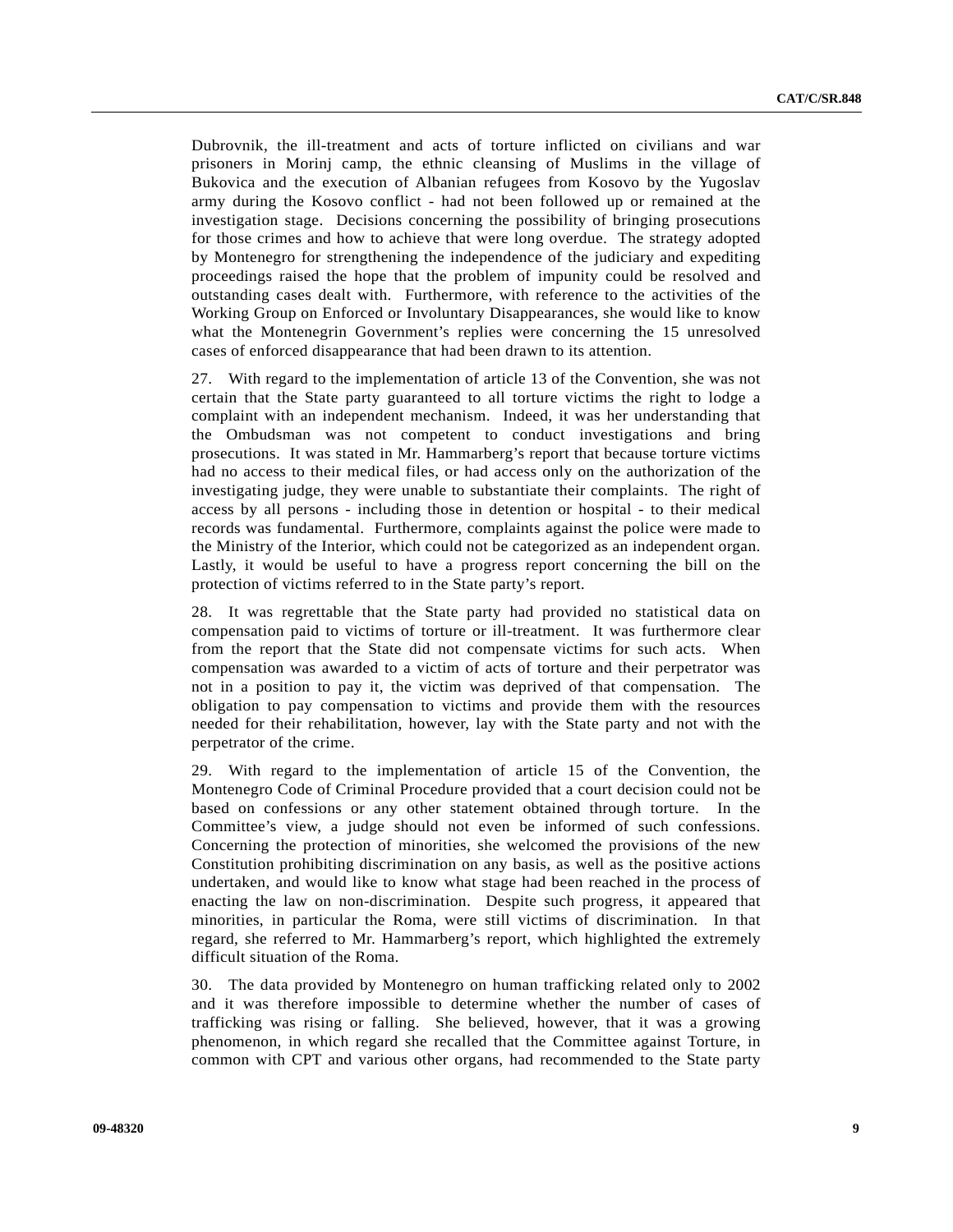that it should take strict measures to combat trafficking and punish those who engaged in it. Lastly, on the subject of corporal punishment, the abolition of which was advocated by the Committee in all contexts, the State party was asked to clarify whether there was a law prohibiting that form of punishment.

31. Mr. GAYE welcomed the considerable efforts by the State party since its accession to international sovereignty to lay the foundations for the rule of law. Concerning the linkage between international and domestic law, he had noted that the Montenegrin Constitution accorded precedence to the former over the latter. As he understood it, the definition of torture in Montenegro's domestic law was narrower than that set forth in the Convention. It therefore appeared that a Montenegrin citizen would be entirely within his rights to invoke the definition of torture set forth in the Convention in lodging a complaint with the domestic courts concerning acts of torture not covered by the definition of torture given in Montenegrin legislation. What penalty was applicable in such cases, given that international conventions did not prescribe penalties and that no person could be punished for an offence that was not covered by the law at the time when the crime with which he was charged had been committed? By the same token, he understood that Montenegro's domestic law made no provision for *habeas corpus* as a procedural remedy; similarly taking into account the primacy of international law in that case, a Montenegrin citizen could apparently seek to benefit from that remedy, which was provided for in some of the conventions to which Montenegro had acceded. It would also be helpful to know if the State party's legislation made provision for exceptions, what they were and what their impact was on the application of the Convention. It was also important to know whether evidence obtained by torture had in fact already been deemed inadmissible by any court and whether any rulings had already been set aside on the ground that confessions obtained by torture had been admitted as evidence. Lastly, he shared the concerns of the Rapporteurs with regard to the independence of the courts in Montenegro.

32. Ms. BELMIR welcomed the efforts of the State party to reform its domestic law. With regard to the codification of Montenegro's criminal legislation, she wondered to what extent the new Code of Criminal Procedure would genuinely stand apart from the former Code and whether, in order to ensure the harmonization needed to move from one system to another, parts of the former Code would not continue to apply, in which case Montenegro would present somewhat of a special case when it wished integrate European Community law into it own legal system. She also referred to the ruling in which, on 8 July 2004, the Constitutional Court of Serbia had declared unconstitutional certain measures taken by the Republic of Serbia and Montenegro during the state of emergency, measures that had derogated from the International Covenant on Civil and Political Rights; it would be useful to know whether Montenegro, which had at the time belonged to the same State union, felt concerned by the impact of that ruling on Serbia.

33. It would be helpful if the State party could provide details of the conditions for joining the judiciary and indicate whether all minorities were in fact eligible. Information on the balance of power between judges and prosecutors would also be welcome. The delegation had in fact inferred that the new Code of Criminal Procedure would significantly strengthen the powers of prosecutors in relation to those of judges. Apart from the fact that the principle of the independence of the courts did not allow prosecutors to have excessive powers in relation to those of other judges, European Community law provided for a certain balance between the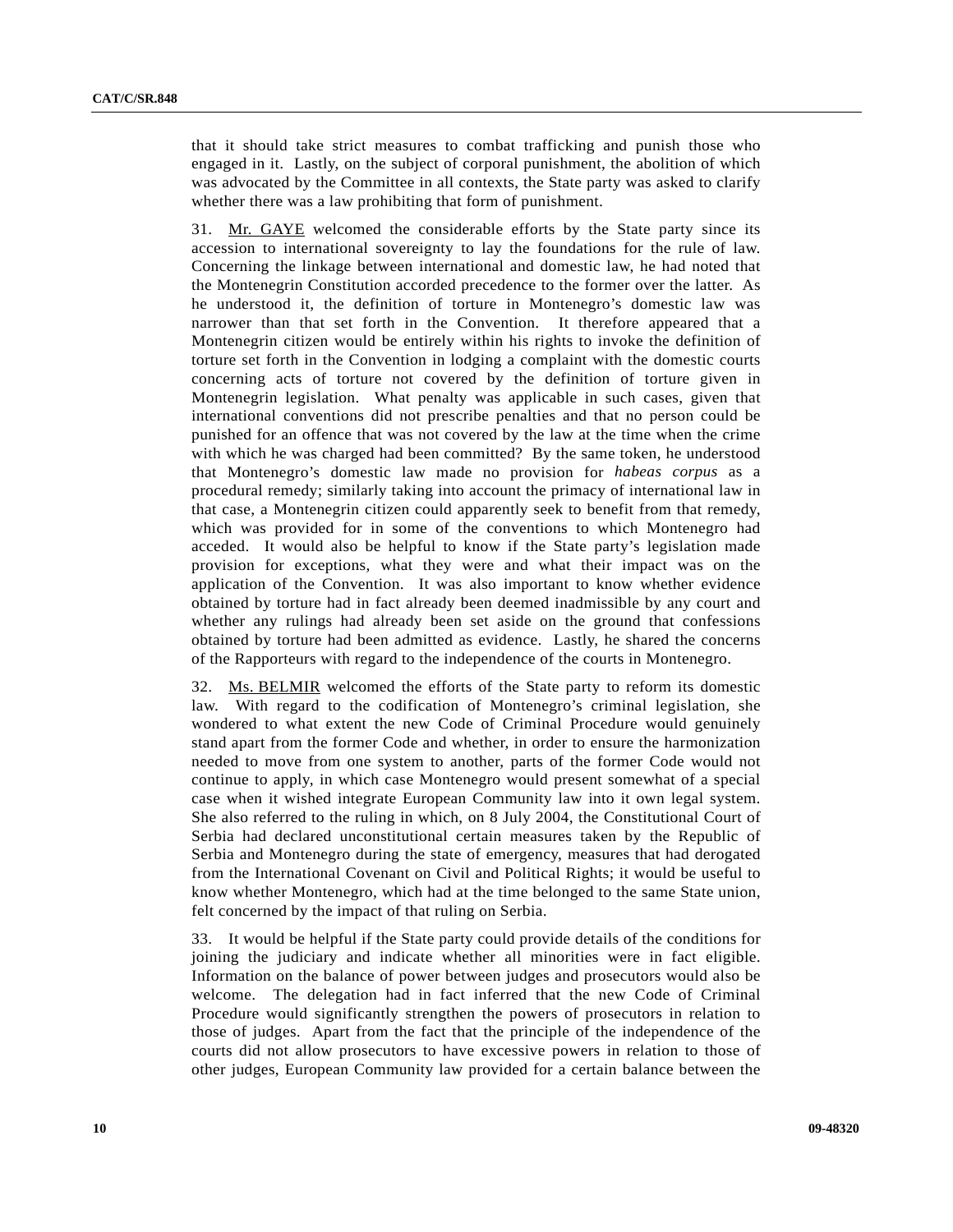respective powers of the bench, prosecutors and examining judges. The delegation should therefore explain why Montenegro intended to vest such extensive powers in prosecutors. Lastly, she welcomed the State party's concerted efforts to address the question of displaced persons and refugees. Nevertheless, the status of refugees and of residents was still only loosely defined. The State party should take advantage of the fact that it had undertaken reforms to be more specific about such matters, particularly since the jurisprudence of the European Court elaborated rules on the subject that favoured the applicability of principles enshrined by international instruments, in particular the Convention against Torture.

34. Mr. KOVALEV joined the other members of the Committee in underlining the seriousness of the enforced disappearance of 83 Bosnian civilians expelled from Montenegro to the region under the Bosnian Serb control of Bosnia-Herzegovina. He asked whether Montenegro had signed and ratified the International Convention for the Protection of All Persons from Enforced Disappearance and further wished to know how the authorities intended to proceed to ensure that the State prosecutor brought a criminal prosecution against all those responsible and to end the impunity surrounding enforced disappearances.

35. World Bank data on Serbia and Montenegro indicated that 77 per cent of disabled persons living in the country were extremely poor and that only 13 per cent of them had access to employment. The Montenegrin Government had adopted a poverty-reduction strategy in the context of which funds were allocated for the full integration of disabled persons into social and political life. What legal and practical measures did the Government plan to take in order to achieve that objective? Had it considered the possibility of signing and ratifying the International Convention on the Rights of Persons with Disabilities?

36. Ms. GAER welcomed the fact that compensation had been paid in the *Ristic* and *Danilovgrad* cases. She wondered if, in addition to the enforcement of criminal rulings, other opportunities were available for victims of torture to obtain compensation through civil proceedings or other mechanisms. Concerned by the numerous allegations of impunity and corruption, she would like the delegation to review the cases mentioned in paragraph 32 of Mr. Hammarberg's report, which raised the problem of lack of effective investigation. In particular, she requested detailed information on the allegations concerning the beating of prisoners in Spuz prison by special units of the Ministry of Interior in September 2005. More generally, she wondered whether there existed an independent and efficient police complaint mechanism. According to information available to the Committee, over 250 disciplinary proceedings had been brought against police officers between 2000 and 2002, but there were no details about how many were connected with acts of torture. It would be useful to know whether immediate measures, such as suspension, were taken against officers suspected of having committed acts of torture and whether they could be criminally prosecuted if their responsibility was proven. It would also be interesting to know the delegation's view of the relationship between the police and the State prosecutor, which could impede investigations. Lastly, what measures had been adopted in prisons to combat sexual abuse, whether committed by detainees or by prison personnel?

37. Ms. SVEAASS asked whether the lack of data on compensation awarded to victims of torture or cruel, inhuman or degrading treatment in Montenegro's written replies was because there were no statistics or because there had been no actual